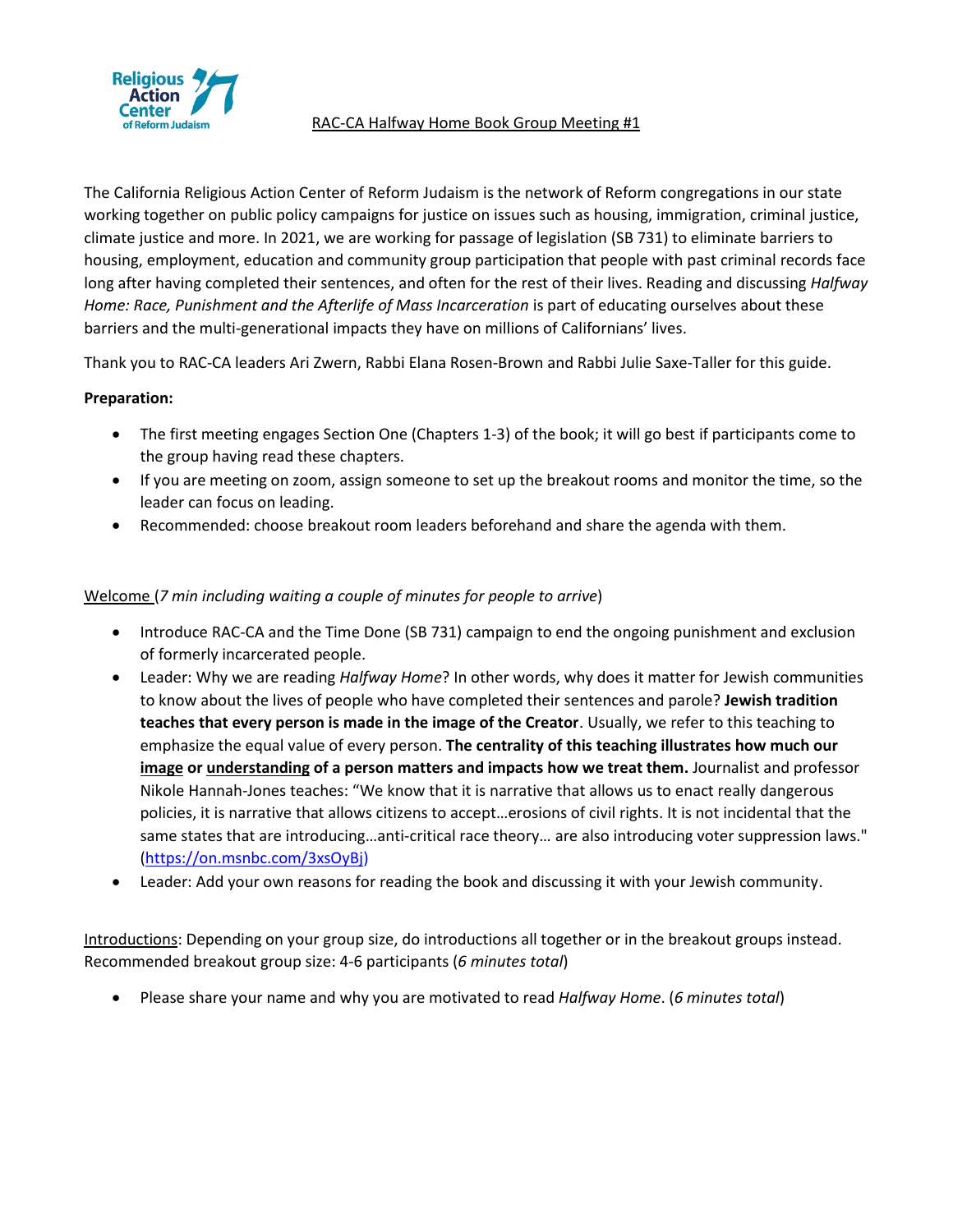#### Breakout Rooms (*8 minutes for discussing Excerpt #1 only, or 14 minutes for Introductions and Excerpt #1*)

- Excerpt #1: (8 minutes. Ask that all have a chance to speak before anyone speaks twice.)
	- Read aloud **p 37, up to the footnote #22**.
	- How is Miller's explanation of plea deals like or different from what you thought or knew before reading this?
	- How/does this description change your understanding of our criminal legal system overall?

#### Whole group sharing (*7 minutes*)

- Invite people to share what stands out for them from the smaller groups with the full group and to continue discussion.

#### Breakout Room (*20 minutes*)

- Excerpt #2: (*10 minutes*) Chapter 2, "Guilt" discusses the racialized underpinnings of our criminal legal system, and the presumption of Black criminality.
	- Read **p 67 last 8 lines through the end of this paragraph on p 68**.
	- How/did this chapter deepen your understanding of the connection between racism and criminalization?
	- How have you or how might you share this perspective with other people who may not yet see it this way?
- Excerpt #3: (*5 minutes*)
	- Read **p100 the paragraph beginning with "Locked out,"** and then **p122, the paragraph beginning with "The agency was busy".**
	- What does it mean that formerly incarcerated people live in an "economy of favors"?
	- How/did these paragraphs change your perception of a formerly incarcerated person, their family, and the institutions that are supposed to protect them?
- Excerpt #4: (*5 minutes*)
	- **Read p74, "My brothers were gone ..." through p75, "... the first time he had been arrested".**
	- What is the social and emotional impact of a formerly incarcerated person's isolation from their families and support networks?

#### Whole group sharing (*10 minutes*)

- This time can be used for continuing the smaller group discussions in the whole group and/or to invite people to share and comment on excerpts they have noted in their reading, other than those discussed so far.
- Close: Thank everyone for participating and share information about the next two meetings.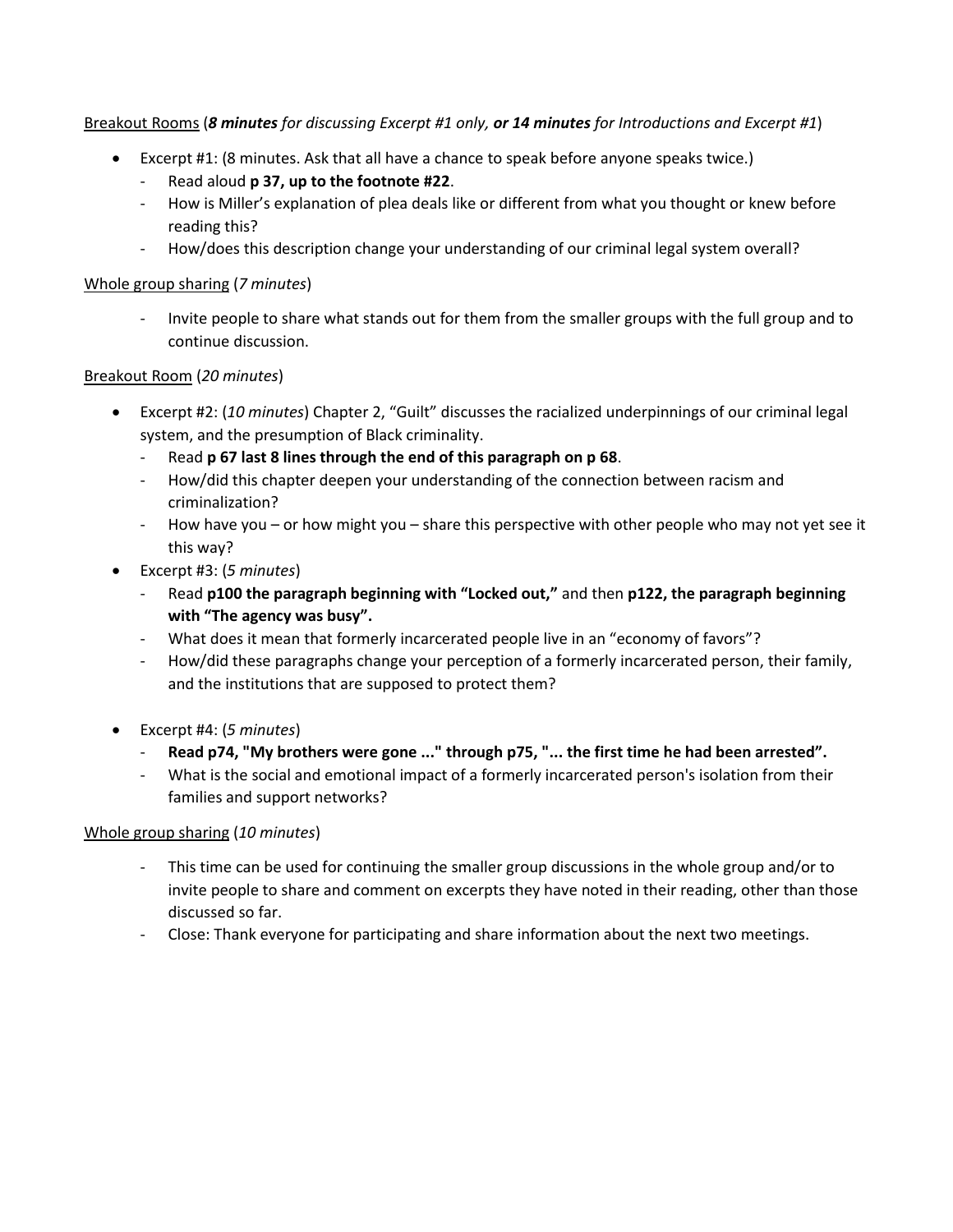

The California Religious Action Center of Reform Judaism is the network of Reform congregations in our state working together on public policy campaigns for justice on issues such as housing, immigration, criminal justice, climate justice and more. In 2021, we are working for passage of legislation (SB 731) to eliminate barriers to housing, employment, education and community group participation that people with past criminal records face long after having completed their sentences, and often for the rest of their lives. Reading and discussing *Halfway Home: Race, Punishment and the Afterlife of Mass Incarceration is part of educating ourselves about these* barriers and the multi-generational impacts they have on millions of Californians' lives.

## **Preparation:**

- This meeting engages Section Two (Chapters 4-6) of the book; it will go best if participants come to the group having read these chapters.
- If you are meeting on zoom, assign someone to set up the breakout rooms and monitor the time, so the leader can focus on leading.
- Recommended: choose breakout room leaders beforehand and share the agenda with them.

Welcome and Introductions (*7 min including waiting a couple of minutes for people to arrive*)

- If you have participants who did not join you for the first meeting, briefly introduce RAC-CA and the Time Done campaign/SB 731 – ending the ongoing punishment and exclusion of formerly incarcerated people.
- Leader might share Deuteronomy 16:18-20 or another Jewish source that connects with the book.

"You shall appoint magistrates and officials for your tribes, in all the settlements that the Eternal your God is giving you, and they shall govern the people with due justice. You shall not judge unfairly: you shall show no partiality; you shall not take bribes, for bribes blind the eyes of the discerning and upset the plea of the just. Justice, justice shall you pursue, that you may thrive and occupy the land that the Eternal your God is giving you" (Deut. 16:18-20).

Introductions: Depending on your group size, do introductions all together or in the breakout groups instead. Recommended breakout group size: 4-6 participants (*6 minutes total*)

Breakout Rooms (*8 minutes for discussing Excerpt #1 only, or 14 minutes for Introductions and Excerpt #1*)

- Introductions: Invite people to share their names and "one word or phrase you would use to describe the book *Halfway Home* so far*" (6 minutes)*
- Excerpt #1: Read aloud **p 142 at the bottom from "a million families live this way" through p 143**. *(8 minutes)*
	- In what ways does the system of mass incarceration impact people beyond those who technically serve time in jail or prison?
	- What do you think are the short- and long-term impacts of having a parent, partner, sibling, child or other close person who is incarcerated?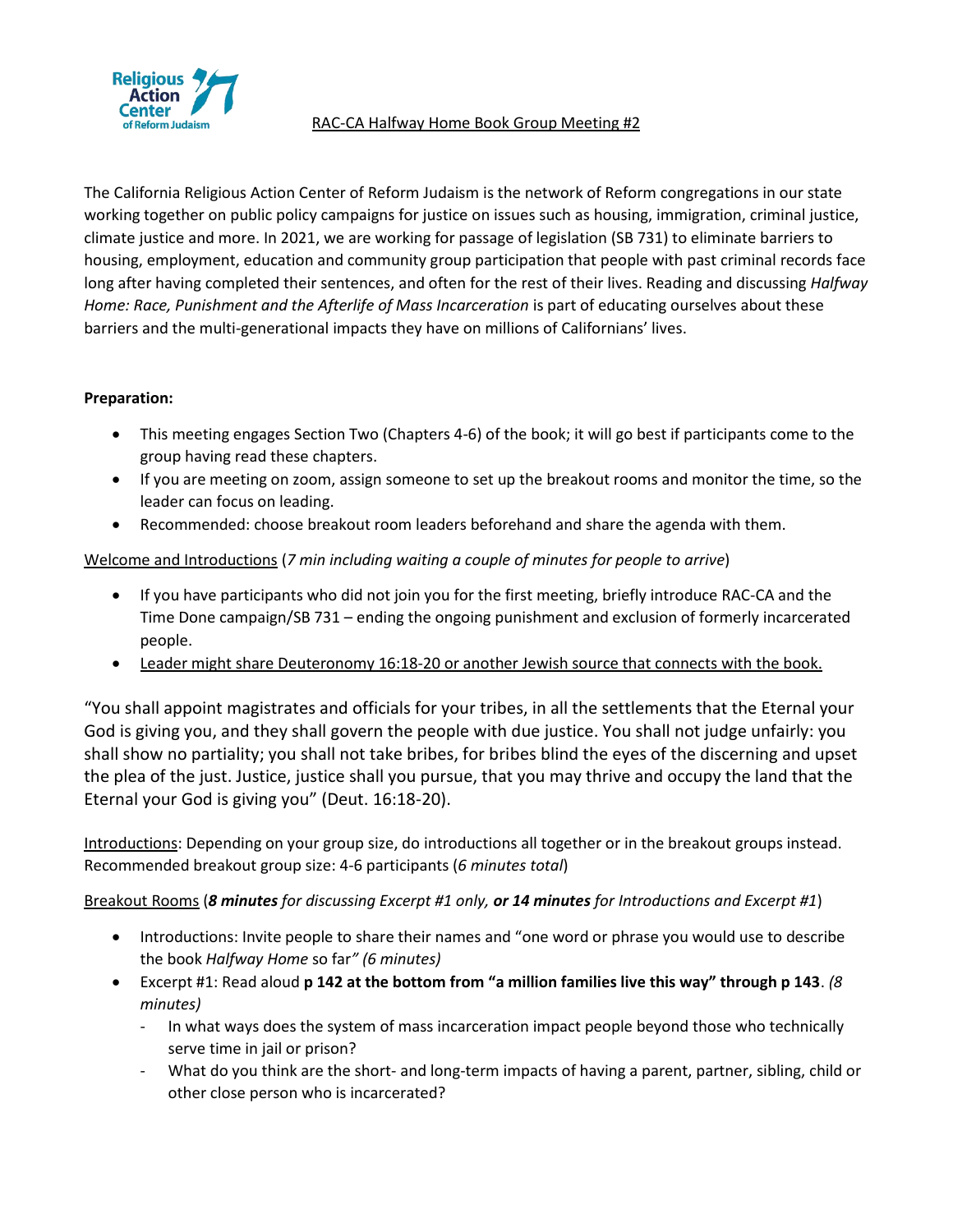#### Whole group sharing from the discussions (*7 minutes*)

• Invite people to share what stands out for them from the smaller groups with the full group, to widen the discussion.

#### Breakout Room (*18 minutes*)

- Excerpt #2: Chapter 4, "Millions of Details," discusses the pervasive impact of a criminal record. (*10 minutes*)
	- Read **p 158 starting with "the very first sentence through p 159**.
	- How did this chapter deepen your understanding of how our society treats members with a criminal record (see also 174, 177, and 179)?
	- How have you or how might you share this with other people who may not share this perspective? OR: How might you treat someone who has a criminal record differently after having read this?
- Excerpt #3: **p196 "The hard truth…" through p198.** (*8 minutes*)
	- How does Daniel's story help you to understand the impact of prison experiences on post-prison life?
	- If tzedakah is not "charity" but rather "justice," what could justice for people who are re-entering society look like, and how can we as a community pursue that kind of justice?

#### Whole group sharing (*12 minutes*)

- This time can be used for continuing the smaller group discussions in the whole group and/or to invite people to share and comment on excerpts they have noted in their reading, other than those discussed so far.
- Close: Thank everyone for participating and share information about the next meeting.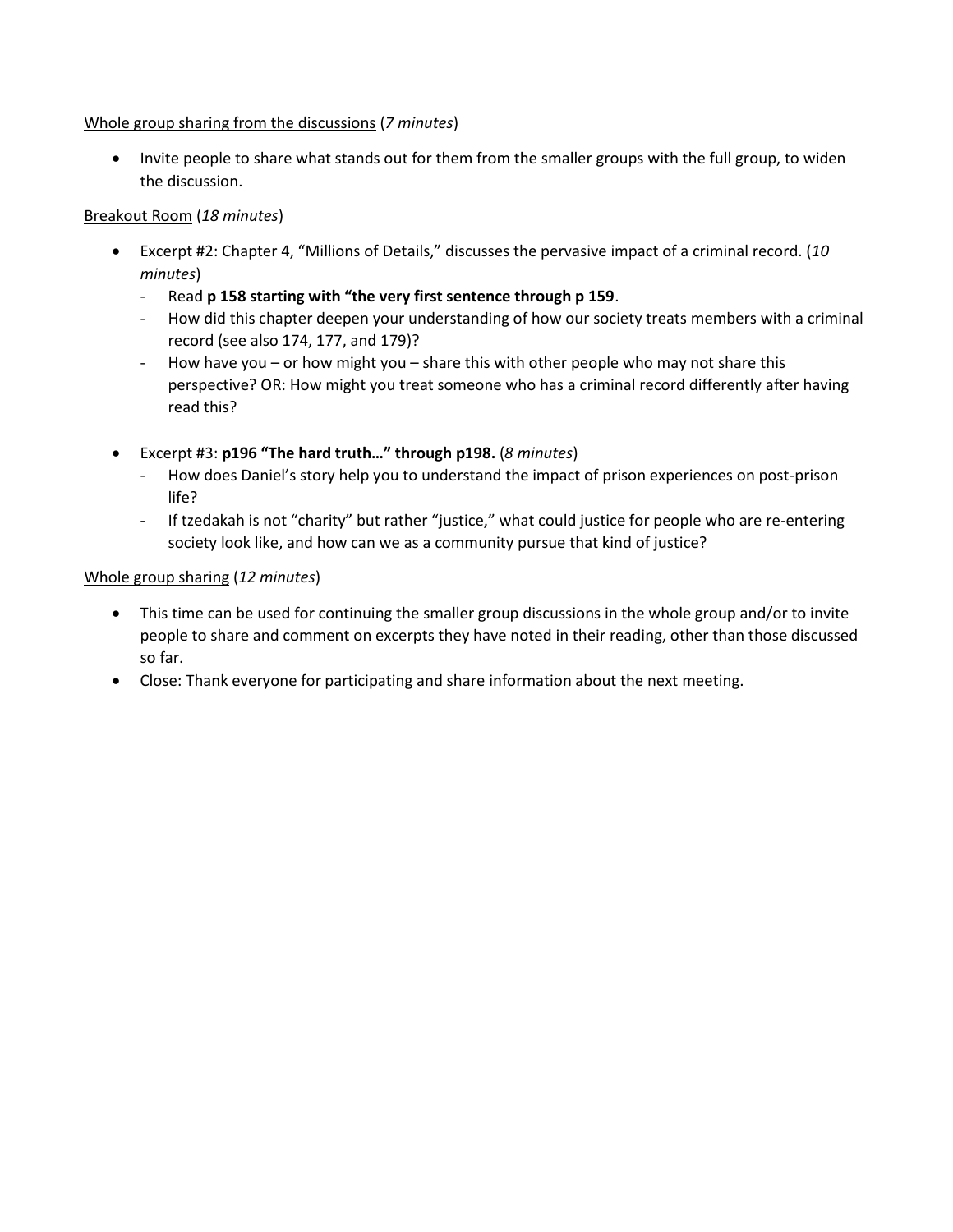

The California Religious Action Center of Reform Judaism is the network of Reform congregations in our state working together on public policy campaigns for justice on issues such as housing, immigration, criminal justice, climate justice and more. In 2021, we are working for passage of legislation (SB 731) to eliminate barriers to housing, employment, education and community group participation that people with past criminal records face long after having completed their sentences, and often for the rest of their lives. Reading and discussing *Halfway Home: Race, Punishment and the Afterlife of Mass Incarceration is part of educating ourselves about these* barriers and the multi-generational impacts they have on millions of Californians' lives.

# **Preparation:**

- This meeting engages Section Three (Chapters 7-9) of the book; it will go best if participants come to the group having read these chapters.
- If you are meeting on zoom, assign someone to set up the breakout rooms and monitor the time, so the leader can focus on leading.
- Recommended: choose breakout room leaders beforehand and share the agenda with them.

# Welcome (*7 min including waiting a couple of minutes for people to arrive*)

- If you have participants who did not join you for earlier meetings, briefly introduce RAC-CA and the Time Done campaign/SB 731 – ending the ongoing punishment and exclusion of formerly incarcerated people;
- Leader might share a Jewish source connected with the book, or open with this teaching: Rabbi Lord Jonathan Sacks, z"l, *former Chief Rabbi of the British Commonwealth, wrote,* "Cultures are shaped by the range of stories to which they give rise." ([https://www.algemeiner.com/2020/01/28/why](https://www.algemeiner.com/2020/01/28/why-storytelling-is-essential-to-jews-and-judaism/)[storytelling-is-essential-to-jews-and-judaism/\)](https://www.algemeiner.com/2020/01/28/why-storytelling-is-essential-to-jews-and-judaism/) By learning and discussing the stories of formerly incarcerated people in *Halfway Home,* stories that are so often silenced and ignored, we help to *reshape* our own culture.

Introductions: Depending on your group size, do introductions all together or in the breakout groups instead. Recommended breakout group size: 4-6 participants (*6 minutes total*)

# Breakout Rooms (*10 minutes for discussing Excerpt #1 only, or 16 minutes for Introductions and Excerpt #1*)

- Introductions: invite people to share briefly: Your name and one thing you have been thinking about from reading *Halfway Home*? (*6 minutes*)
- Excerpt #1: (*10 minutes*)
	- Read aloud **p 228 the main paragraph, beginning with "Reentry programs".**
	- How does the current structure of re-entry programs shape our image of formerly incarcerated individuals?
	- What would re-entry support look like if the focus were not on improving individuals' "soft skills" but on challenging the pervasive social barriers faced by formerly incarcerated people?